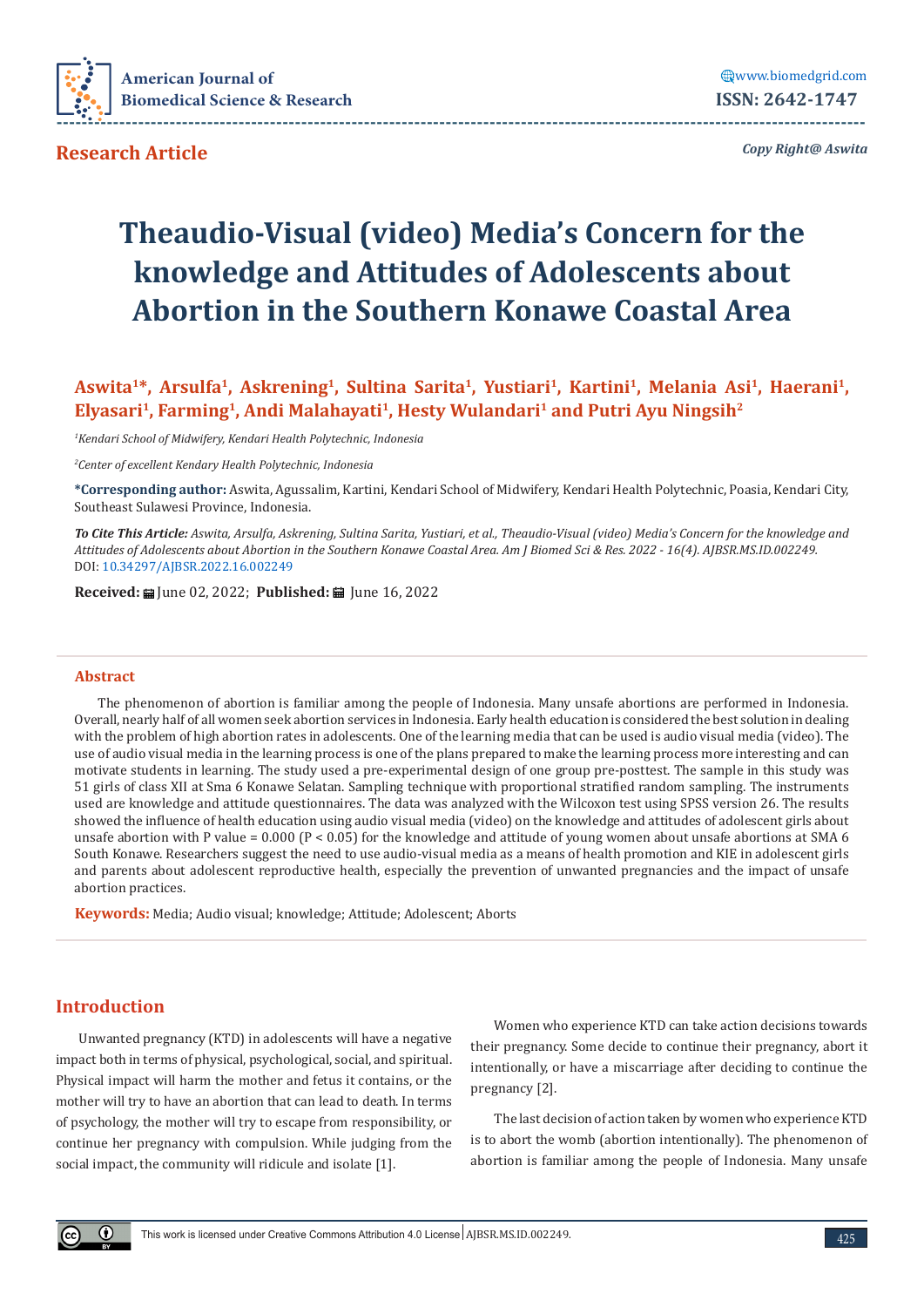abortions are performed in Indonesia. Overall, nearly half of all women seeking abortion services in Indonesia run away from maternity shamans, traditional shamans or massage experts who use massage methods to abort. Meanwhile, nearly half of women who choose abortion attempts at health clinics first perform their own abortion attempts by taking herbs and medicines without a prescription [3].

Abortion is a reproductive health problem that needs attention and is the cause of suffering of women around the world. The issue of abortion received important attention in public health because it affected maternal morbidity and mortality. Every year, an estimated 79 million unintended pregnancies occur. More than half of these pregnancies end in abortion [4].

The term aborts is used to indicate the production of pregnancy results before the fetus can live outside the womb. Until now the smallest fetus, and reportedly able to live outside the womb, weighed 297 grams at birth. However, because rarely fetuses born weighing less than 500 grams can live continuously, abortion is considered an end to pregnancy before the fetus reaches a weight of 500 grams or gestational age less than 20 weeks. Abortion can take place naturally and artificially. Natural abortion is where the womb of a pregnant woman spontaneously falls off, while an artificial aborts or provocateur is to deliberately end the life of the womb in the womb of a pregnant woman [5].

Abortion is one of the danger signs of disorders during pregnancy which is characterized by bleeding in young pregnancy. Maternal mortality in Indonesia is still quite high even though there has been a decline and one of the causes of maternal death is bleeding [6].

According to the *World Health Organization* (WHO) estimates that 15%-50% of maternal deaths are related to abortion. Complications of abortion in the form of bleeding or infection can cause death. That is why maternal deaths caused by abortion often do not appear in death reports, but are reported as bleeding or sepsis. An estimated 4.2 million abortions occur each year in Southeast Asia, with a breakdown of 1.3 million in Vietnam and Singapore, between 750,000 and 1.5 million in Indonesia, 155,000 to 750,000 in the Philippines and 300,000 to 900,000 in Thailand [7].

There are no exact numbers of unsafe abortions performed in Indonesia, but guttmacher's research estimates that 4/5 of abortions performed in Indonesia are performed in maternity shamans, who are untrained individuals to perform abortions. The method used is still a lot of foreign objects inserted into the vagina / uterus (8%), other herbs / herbs inserted into the vagina / uterus (5%), acupuncture  $(4\%)$ , and psychics  $(8\%)$  [8].

Complications associated with death in unsafe abortions include bleeding, infection, sepsis, genital trauma, and intestinal necrosis. Documented non-fatal abortion-related complications include poor wound healing, infertility, urinary incontinence or rectal due to version vaginal fistula or recto vaginal fistula, as well as intestinal resection [9].

The incidence of abortion in Indonesia is highest in Southeast Asia, which is two million out of 4.2 million cases. The incidence of abortion in Indonesia every year occurs 2 million cases. This means that there are 43 cases of abortion per 100 live births [10]. cases of abortion in adolescents, obtained 2.6 million people per year and out of the number of 27% or 700,000 adolescents have abortions. In Indonesia 15% - 50% of maternal deaths are caused by unsafe abortions, especially mostly by adolescents [11]. Maternal deaths due to abortion also occurred in Southeast Sulawesi Province, this can be seen from data from the Southeast Sulawesi Health Office which recorded the number of maternal aborts deaths in 2017 as many as 15 cases [12].

The National Commission for Child Protection (Komnas PA) noted that from 2008 to 2010, cases of deprivation of the right to life through abortion continued to increase. During that two-year period, the increase in abortion cases reached 15 percent every year. In 2008, two million children were found to have been affected by abortions. The following year it rose by 300 thousand people, while in 2010 the number rose again by 200 thousand people. The total from 2008 to 2010 amounted to 2.5 million cases, but astonishingly, based on data owned by the National Commission for Child Protection, of the 2.5 million abortion cases, as many as 62.6 percent were carried out by minors. The average age of the perpetrator is under 18 years old [13].

After 15-19 years is a period of temptation and prophet hood or the most critical transition period for adolescents. If at this critical time they get a negative attitude, then it will be a big driver in the occurrence of sexual behavior deviations among adolescents. On the other hand, the flow of information is getting stronger today, making teenagers able to access all information easily, without filtering which information is correct and which information is wrong. One of them is promiscuity that results in pregnancy outside marriage [14].

Adolescents are a vulnerable group about the act of abortion, so there is a need for education related to the act of abortion itself. Negative influences can be avoided if students (teenagers) have been confirmed to have sufficient knowledge. This is felt to prevent teenagers from negative things. In order to reduce the high number of abortions, there is a need for health education related to abortion. Early health education is considered the best solution in dealing with the problem of high abortion rates in adolescents [15].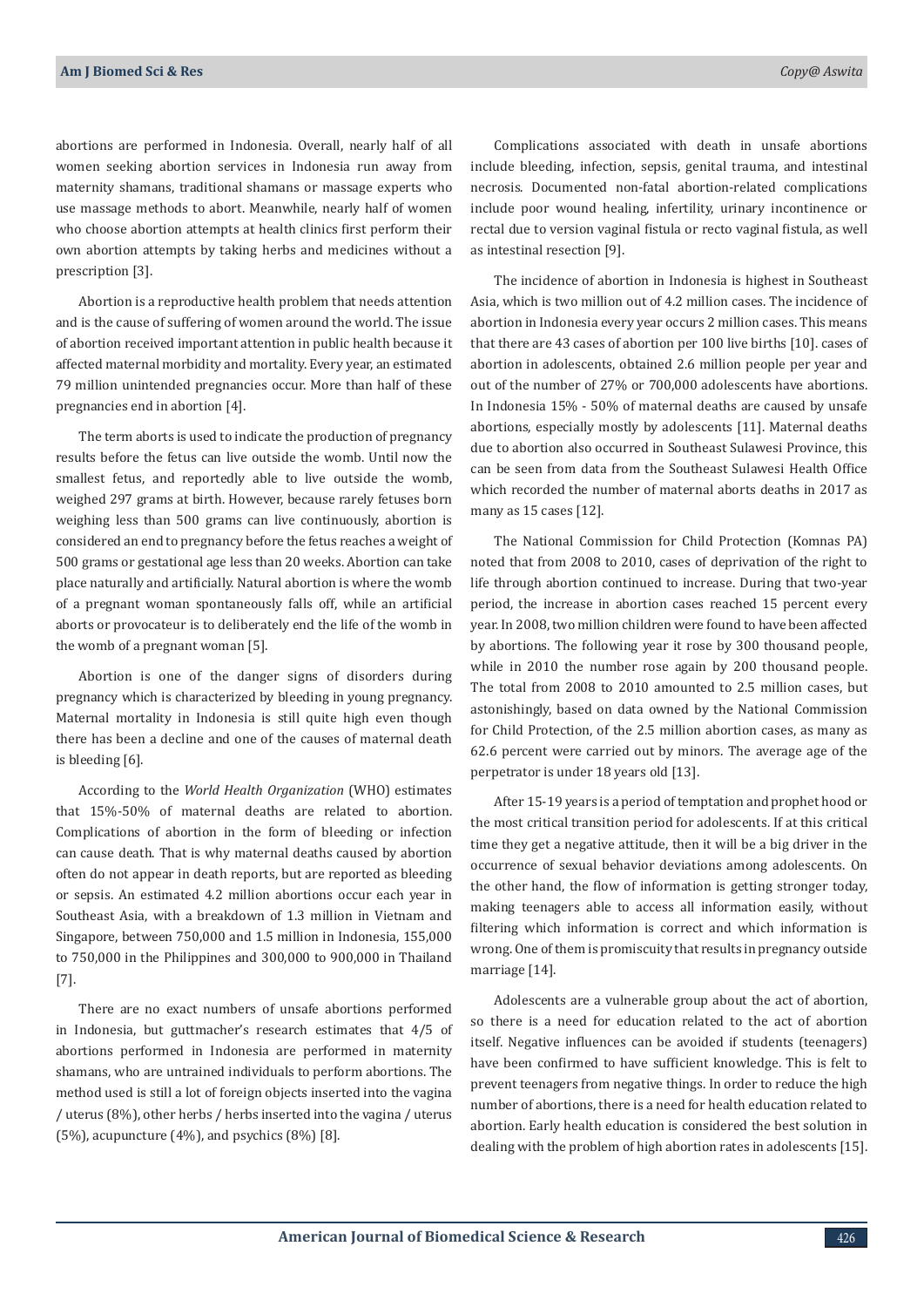Learning media has a role as an educator tool in the process of conveying a material, science and knowledge to students. Media selection must also be adjusted to what material to deliver, what goals to achieve, characteristics of learners, characteristics of the selected media, Creation and viewing time, cost, and class atmosphere. This aims to achieve learning goals [16].

One of the learning media that can be used is audio visual media. Audio visual media is a medium that can present moving images, colors and accompanied by explanations in the form of writing and sound. The use of audio visual media in the learning process is one of the plans prepared to make the learning process more interesting and can motivate students in learning [16].

This Audio-Visual Media relies on 2 human senses at once, namely hearing (Audio) and Vision (Visual). This tool is also a tool used in learning situations to help words and writing can transmit knowledge, ideas and attitudes of students [16].

Audio-Visual Media consists of: Silent Audio Visual Media and Motion Audio Visual Media Silent Audio Visual Media i.e. media that displays sound and still images, for example Sound slides (Sound frame films). Meanwhile, motion audio visual media is a medium that displays sound and moving images, such as movies, television and others [16].

SMA 6 Konsel is a high school located in Andoolo Subdistrict, and is a high school that has more interest than other high schools located in Kecamatan. Andoolo. High School 6 consists of classes X, XI and XII and each class consists of several classes. According to the results of the interview on students about abortion using Questioner there are 2 students who know about abortion, 4 students who do not know and 4 students who do not know at all about abortion.

Based on the background above, the author is interested in raising research with the title "The Influence of Health Education Using Audio Visual (Video) on Adolescent Knowledge and Attitudes about Unsafe Abortion".

## **Method of research**

Pre-experimental research or *pre-experimental designs* is a research design that has not been categorized as a pseudoexperiment. This is because in this design has not been done random or *random* sampling and not enough control of the connoisseur variables that can affect the bound variables. The study used a research design with *One Group Pretest-Posttest*, where researchers previously gave pre-tests to the group to be treated. Then the researcher performs treatment or *treatment*. After completion of treatment, the researchers gave a *post-test*. The magnitude of the effect of treatment can be known more accurately by comparing *pre-test* results with *post-test*.

This research will be carried out at SMA 6 Konsel Kec. Andoolo South Konawe Regency. The time of this investigation will be held in July 2021. The population in this study was all teenagers putri class XI consisting of 6 classes and numbering 99 people. The sample in this study is a class XI girls consisting of 6 classes and will be taken using *random sampling* techniques totalling 51 people.

Data Analysis in this study is a univariate analysis that analyzes each variable from the results of each study to produce a distribution of frequencies and percentages of each variable. Univariate analysis is carried out on variables from the results of the study. This analysis results in the distribution and percentage of each variable studied. Bivariate analysis was conducted to find out the knowledge and attitudes of young women before and after counseling with audio visual media. If the data distribution is normal, then the paired t-test statistic is used, and the abnormally distributed data can use the Wilcoxon test. In this study the Wilcoxon test used SPSS version 26 with a confidence level of 95% ( $\alpha$  = 0.05). Where is if  $p \le 0.5$ statistically there is an influence and the value of  $p \ge 0.05$ . Then the result of the count has no effect.

## **Result**

#### **Univariate Analysis (Table 1)**

Based on the results of the study, the age distribution of respondents showed that most were 16 years old as many as 25 people (49.02%), aged 17 years as many as 18 people (35.29%), and aged 18 years as many as 8 people (15.69%). As in the table was description above.

| <b>Table 1: Female Adolescent Frequency Distribution.</b> |           |                     |  |  |  |
|-----------------------------------------------------------|-----------|---------------------|--|--|--|
| Age (Year)                                                | Frequency | <b>Presentation</b> |  |  |  |
| 16                                                        | 25        | 49,02               |  |  |  |
| 17                                                        | 18        | 35,29               |  |  |  |
| 18                                                        |           | 15,69               |  |  |  |
| Total                                                     |           | 100                 |  |  |  |

(Table 2) The results of a study conducted by researchers with the title of health education using audio visual media (video) about unsafe abortions at SMA 6 South Konawe, using questionnaire sheets, before counseling health education on respondents ( $n = 51$ ), obtained data that as many as 29 respondents belonged to the less category, and 5 respondents had knowledge in the good category.

After counseling there was a significant increase in knowledge changes with the data obtained as many as 39 respondents were in the good category, and 12 respondents were in the sufficient category.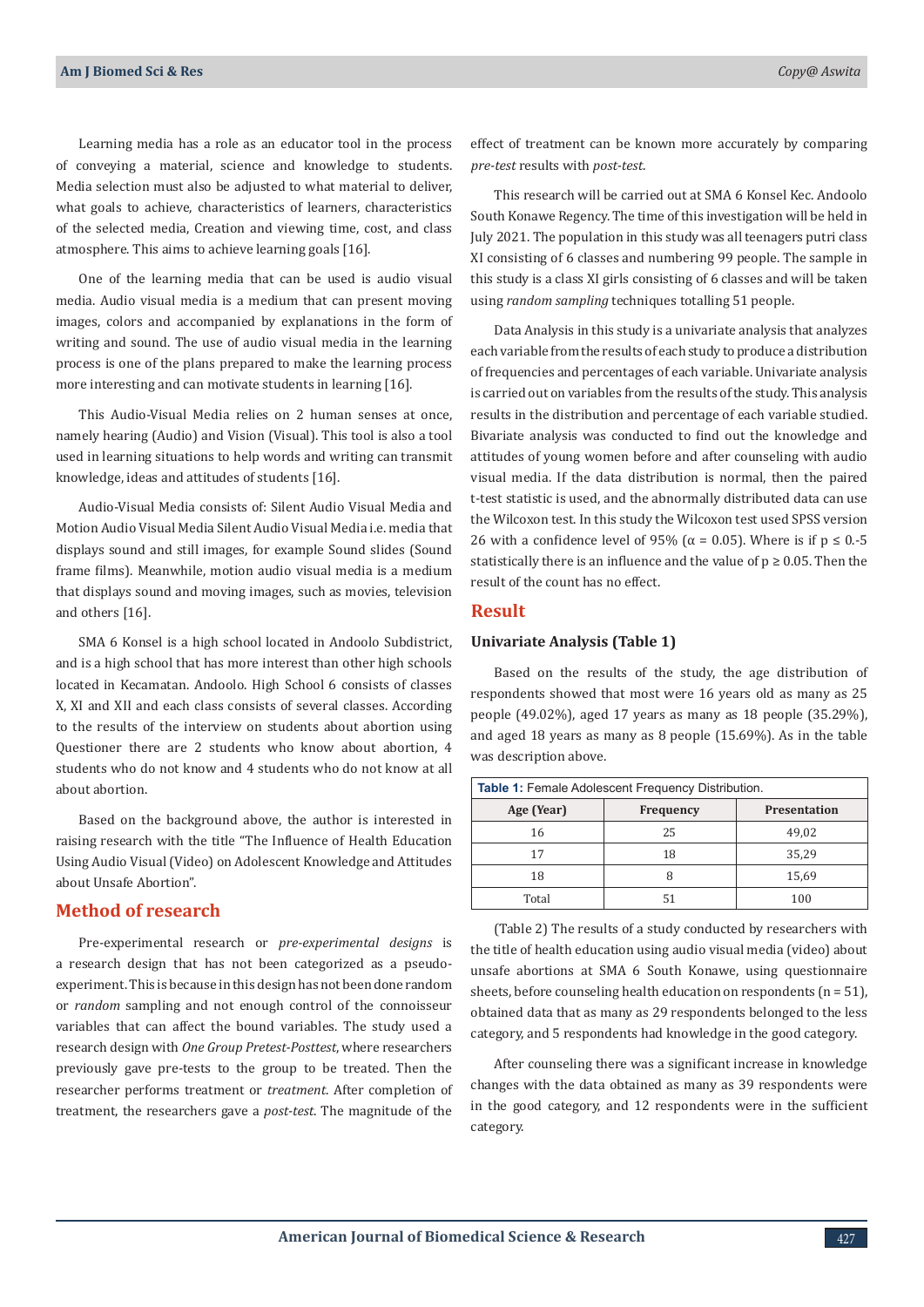rejected.

| Table 2: Knowledge of Young Women Before and After Was Given Health Education on Unsafe Abortion at Sma 6 South Konawe. |          |               |        |               |      |                          |                  |
|-------------------------------------------------------------------------------------------------------------------------|----------|---------------|--------|---------------|------|--------------------------|------------------|
|                                                                                                                         | Category |               |        |               |      |                          |                  |
| Knowledge                                                                                                               | Good     |               | Enough |               | Less |                          | $\boldsymbol{p}$ |
|                                                                                                                         | N        | $\frac{0}{0}$ | N      | $\frac{0}{0}$ | N    | $\frac{0}{0}$            |                  |
| pre                                                                                                                     |          | 1,96          | 9      | 17,65         | 15   | 29,411                   |                  |
|                                                                                                                         |          | 3,92          | 5      | 9,80          | 11   | 21,57                    | 0,00             |
|                                                                                                                         |          | 3,92          | 3      | 5,88          | 3    | 5,88                     |                  |
|                                                                                                                         | 19       | 37,25         | 6      | 11,77         |      | $\overline{\phantom{a}}$ |                  |
| Post                                                                                                                    | 13       | 25,49         | .5     | 9,80          |      | $\overline{a}$           |                  |
|                                                                                                                         |          | 13,72         |        | 1,960         |      |                          |                  |

Thus, the result obtained is the value of Sig. (2-tailed) is smaller than 0.05 so it can be concluded that Ha was received and H0 was

(Table 3) Based on the results of a study conducted by researchers with the title of health education using audio visual media (video) about unsafe abortions at SMA 6 South Konawe, using questionnaire sheets, before counseling health education on respondents ( $n = 51$ ), data was obtained that as many as 22 respondents belonged to the less category, and 6 respondents had knowledge in the good category.

| Table 3: Attitudes of Young Women Before and After Being Given Health Education about Unsafe Abortions at SMA 6 Konawe Selatan. |      |               |        |               |                          |                          |                  |  |
|---------------------------------------------------------------------------------------------------------------------------------|------|---------------|--------|---------------|--------------------------|--------------------------|------------------|--|
|                                                                                                                                 |      | Category      |        |               |                          |                          |                  |  |
| <b>Attitude</b>                                                                                                                 | Good |               | Enough |               | Less                     |                          | $\boldsymbol{p}$ |  |
|                                                                                                                                 | N    | $\frac{0}{0}$ | N      | $\frac{0}{0}$ | N                        | $\frac{0}{0}$            |                  |  |
| pre                                                                                                                             | 3    | 5,88          | 10     | 17,65         | 12                       | 23,52                    |                  |  |
|                                                                                                                                 |      | 5,88          | 8      | 9,80          |                          | 13,72                    |                  |  |
|                                                                                                                                 | 3    | 5,88          |        | 3,92          |                          | 5,88                     | 0,00             |  |
|                                                                                                                                 | 18   | 36,29         |        | 13,72         | $\overline{\phantom{a}}$ | $\overline{\phantom{a}}$ |                  |  |
| Post                                                                                                                            | 11   | 21,57         | 7      | 13,72         |                          |                          |                  |  |
|                                                                                                                                 | 6    | 11,76         |        | 3,92          |                          |                          |                  |  |

Then after counseling there was a significant increase in knowledge changes with the data obtained as many as 35 respondents were in the good category, and 16 respondents were in the sufficient category.

Thus, the result obtained is the value of Sig. (2-tailed) is smaller than 0.05 so it can be concluded that Ha was received and H0 was rejected.

#### **Bivariate Analysis**

(Table 4) Based on table 4 results of the bivariate statistic test using the Wilcoxon test obtained the results of knowledge in adolescent girls before being given health education using audio visual media (video) mean rank value 34.00, median value 68.00 and knowledge in adolescent girls after being given health education using audio visual media (video) mean rank value 34.00, median value 75.00. based on the results of the bivariate statistic test, the p-value result is 0.00 (<0.05). So Ho was rejected and Ha was accepted which means that there is an influence of health

education using audio visual media (video) on the knowledge of young women about unsafe abortion at SMA 6 South Konawe.

| <b>Table 4:</b> The Influence of Young Women's Knowledge before and After<br>Being Given Health Education Using Audio Visual Media (Video) About<br>Unsafe Abortion at SMA 6 South Konawe. |        |                  |         |  |  |
|--------------------------------------------------------------------------------------------------------------------------------------------------------------------------------------------|--------|------------------|---------|--|--|
| Variable                                                                                                                                                                                   | Median | <b>Mean Rank</b> | p-value |  |  |
| Knowledge of young women before<br>being given health education using<br>audio visual media (Video)                                                                                        | 68,00  | 34.00            |         |  |  |
| Knowledge of young women after<br>being given health education using<br>audio visual media (video)                                                                                         | 75.00  | 34.00            | 0.00    |  |  |

 (Table 5) Based on table 4.5 bivariate statistical test results using Wilcoxon test obtained the results of the attitude of young women before being given health education using audio visual media (video) mean rank value 34.00, median value 67.00 and attitude of adolescent girls after being given health education using audio visual media (video) mean rank value 34.00, median value 72.00. Based on the results of the bivariate statistic test, the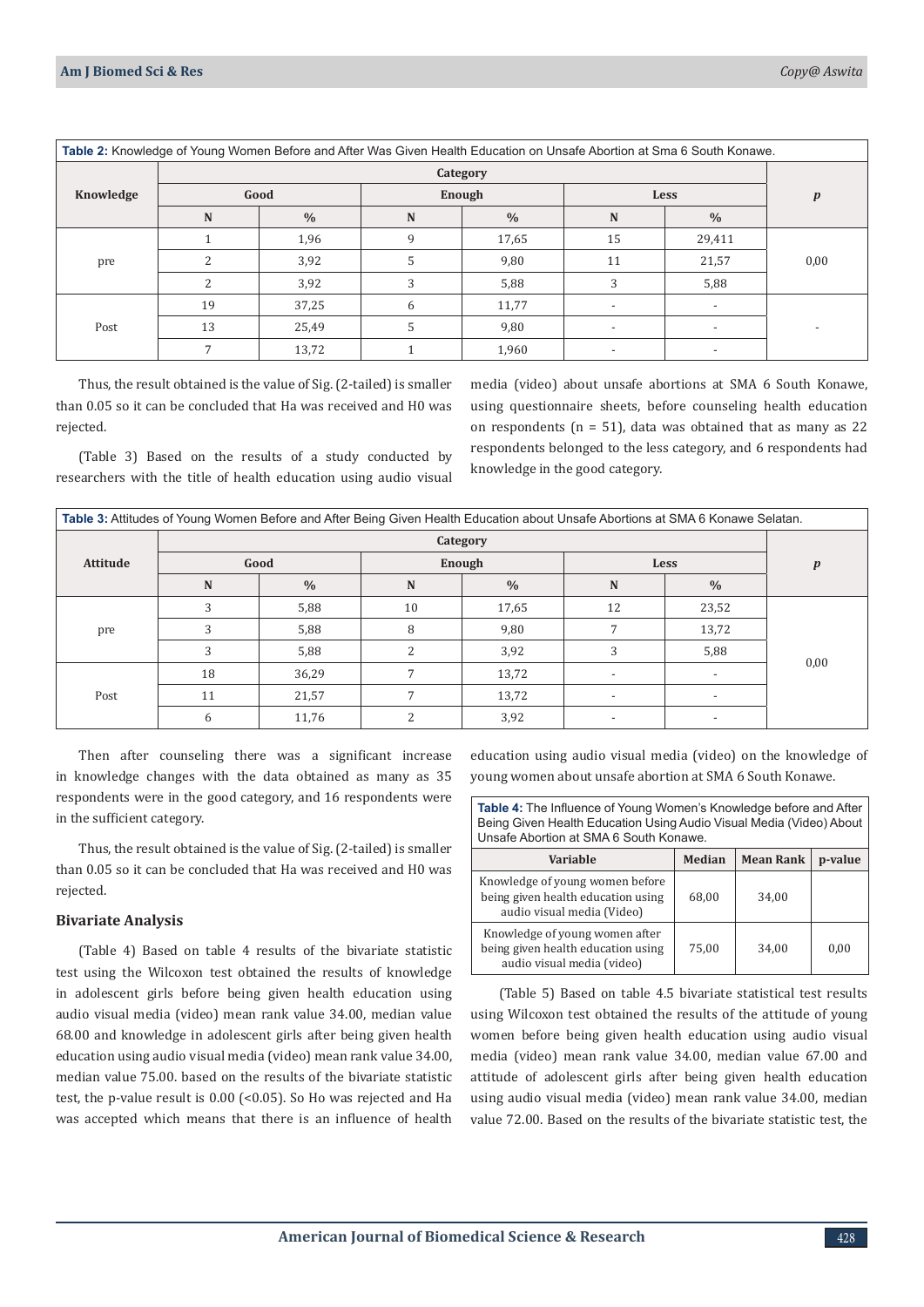*p-value* result is 0.00 (<0.05). So Ho was rejected and Ha accepted which means there is an influence of health education using audio visual media (video) on the attitude of young women about unsafe abortion at SMA 6 South Konawe.

**Table 4:** Influence of Young Women's Attitudes before And After Being Given Health Education Using Audio Visual Media (Video) About Unsafe Abortion at SMA 6 South Konawe.

| Variable                                                                                           | Median | <b>Mean Rank</b> | p-value |
|----------------------------------------------------------------------------------------------------|--------|------------------|---------|
| Attitude of young women before<br>being given health education using<br>audio visual media (Video) | 67,00  | 34.00            |         |
| Attitude of young women after<br>being given health education using<br>audio visual media (video)  | 72.00  | 34.00            | 0,00    |

## **Discussion**

#### **Distribution of Respondents' Age Frequency**

The results of research conducted on adolescents at SMA N 6 South Konawe found that most of the adolescent age is in the middle age category of adolescents, namely 16 years (49.2%). The stage of adolescent development can be divided into three early stages (11- 14 years), intermediate stage adolescents (15-17 years), and late adolescent stages (18-20 years). Adolescents in middle age have characteristics related to their physical and sexual development [17].

After 15-19 years is a period of temptation and prophet hood or the most critical transition period for adolescents. If at this critical time they get a negative influence, then it will be a big driver in the occurrence of sexual behavior deviations among adolescents. On the other hand, the flow of information is getting stronger today, making teenagers able to access all information easily, without filtering which information is correct and which information is wrong. One of them is promiscuity that results in pregnancy outside marriage [14].

Adolescents have experienced full physical maturation, men have experienced wet dreams while women have experienced menstruation, and sexually adolescents at this time already have the courage to make physical contact with the opposite sex [18]. Teenage dating styles have begun to hold hands, cuddle up to risky sexual activity [19].

Age affects a person's level of knowledge. The age that is increasing, the experience will also be more and more diverse. The older a person is, the more mature a person's level of knowledge will be or better at thinking and acting [20].

It is further explained that adolescence is a period of transition both physically, psychically and socially from childhood to adulthood. At this time it is a combination of psychological age

development and biological age so that it is strongly influenced by multifactor that occur in various fields in society increasing cases of sexually transmitted diseases [21].

## **Knowledge of Young Women before and After Being Given Health Education Using Audio Visual Media (Video) about Unsafe Abortion**

The results showed that, the level of knowledge of young women about unsafe abortion in SMA 6 Konsel District Andoolo South Konawe Regency before being given health education using audio visual media (video), there were respondents with the age of 16 years in the good category as much as 3 (5.88%), quite as many as 10 (19.60%), less as much as 12 (23.52%), at the age of 17 years of good category as much as 3 (5.88%), less as much as 12 (23.52%), at the age of 17 years of good category as much as 3 (5.88%), less as much as 12 (23.52%), at the age of 17 years of good category as much as 3 (5.88%), quite as many as 10 (19.60%), less as much as 12 (23.52%), at the age of 17 years old category as much as 3 (5.88%), quite as many as 10 (19.60%), less as much as 12 (23.52%), at the age of 17 years of good category as much as 3 (5.88%), quite as many as 10 (19 enough as many as 8 (15.69%), less as much as 7 (13.72%), while respondents with the age of 18 years category both 3 (5.88%), enough as much as 2 (3.92%), and less 3 (5.88%).

This is in line with research conducted by [22] at SMAN 11 Pekanbaru on 10 students consisting of 4 men and 6 women, obtained 8 out of 10 students did not know about PMS, while 2 of them said they had heard of STDs, but they did not know how to prevent STDs.

After being given health education using audio visual media (video) about unsafe abortion there was a significant increase, based on table 4.2, namely respondents with the age of 16 years in the good category as many as 19 (37.25%), quite as many as 6 (11.77%), at the age of 17 years of good category as many as 13 (25.49%), enough as many as 5 (9.80%), while respondents with the age of 18 years of good category 7 (13.72), and enough as much as 1 (1.96%).

There is an increase in knowledge about Unsafe Abortion before and after being given health education this is in accordance with [23] studies that say that there is an increase in the average value of respondents about HIV / AIDS in SMK Negeri 2 Makassar before and after Provided health education and that suggests that the knowledge of high school girls has improved well with the provision of health education.

Age affects a person's capture and mindset; the older the age will be the more developed the capture power and mindset, so that the knowledge gained is getting better [24].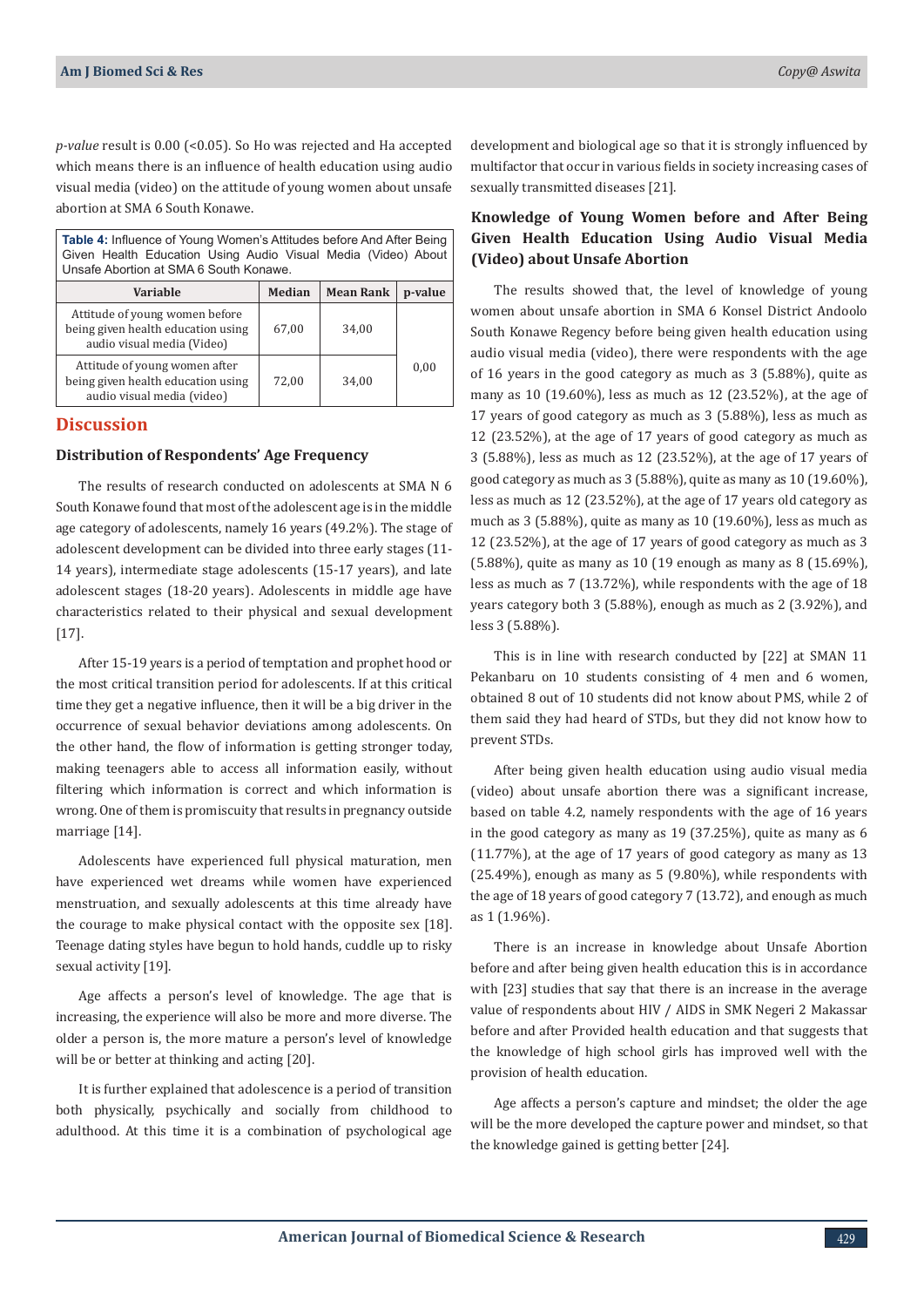Information obtained from both formal and non-formal education can provide short-term knowledge (Immediate Impact) so as to produce changes or increased knowledge. The more advanced technology will be available a variety of mass media that can affect people's knowledge of new innovations. As a means of communication, various forms of mass media such as television, radio, newspapers, magazines and others have a great influence on the formation of opinions and people's beliefs. In the delivery of information as its main task, the mass media also carries a message containing suggestions that can direct one's opinion. The existence of new information about something provides a new cognitive foundation for the formation of knowledge of it [24].

## **The Influence of Health Education Using Audio Visual Media (Video) on Young Women's Knowledge of Unsafe Abortion**

Based on the Wilcoxon test conducted by research, sig scores were obtained. (2-tailed) smaller than 0.05 can be assumed that there is a difference before treatment and after treatment (Ha received ho rejected) this indicates that there is an influence of health education using audio visual media (video) on the level of knowledge of young women about Unsafe Abortion in SMA 6 Andoolo District, South Konawe Regency before and after being given health education.

The goal of health education is to achieve changes in the behaviour of individuals, families and communities in fostering and maintaining healthy behaviours and a healthy environment and play an active role in efforts to realize optimal health degrees. Health education can be done with a variety of media, one of which is audio visual media. Audio visual media is a teaching aid that has the form of images and makes sounds. Audio visual media displays image and sound elements simultaneously when consuming messages or information.25 The advantage of using audio visual media is that it provides a more real picture and increases memory retention because it is more interesting and easy to remember [26].

The use of video media in learning activities is not only as a tool, but as a carrier of information or messages that want to be conveyed. The use of videos about unsafe abortion can clarify the abstract picture of unsafe abortion, because in the process of giving it respondents not only hear the material being delivered, but also see directly and clearly about the steps to realize through the video. Thus in this study it can be concluded that health education using audio visual media affects the knowledge of young women at Sma 6 Konawe Selatan.

The results of this study in accordance with the results of research that has been conducted 27 obtained values  $p = 0.000$ or p < 0.05 means there is a significant difference between the

level of knowledge of young women before and after being given counseling. This shows that the delivery of information about the impact of criminal abortus provocateurs with health counseling through video media can change the level of knowledge of young women in class X SMAN 2 Gowa.

These results are also in accordance with a study entitled "The Effect of Health Counseling Using Video in Breast Self-Examination (REALIZE) On Changes in Knowledge and Attitudes of Adolescent Girls in SMAN 9 Balikpapan in 2012", showing the average value of respondents' knowledge before counseling was 18.44. While the average knowledge after counseling is 39.14, with a p value of 0.000 or p < 0.05 means that there is a significant difference in knowledge of respondents before and after health counseling activities using the SADAR video. Adolescents are a vulnerable group about the act of abortion, so there is a need for education related to the act of abortion itself. Negative influences can be avoided if students (teenagers) have been confirmed to have sufficient knowledge. This is felt to prevent teenagers from negative things. In order to reduce the high number of abortions, there is a need for health education related to abortion. Early health education is considered the best solution in dealing with the problem of high abortion rates in adolescents [15].

## **Attitudes of Young Women Before and After Being Given Health Education Using Audio Visual Media (Video) about Unsafe Abortion**

The results showed that, the attitude of young women about unsafe abortion in high school 6 Konsel District Andoolo South Konawe Regency before being given health education using audio visual media (video), there were respondents with the age of 16 years in the good category as much as 3 (5.88%), quite as many as 10 (19.60%), less as many as 12 (23.52%), at the age of 17 years of good category as much as 3 (5.88%), less as many as 12 (23.52%), at the age of 17 years of good category as much as 3 (5.88%), less than 12 (23.52%), at the age of 17 years of good category as much as 3 (5.88%), enough as many as 10 (19.60%), less as many as 12 (23.52%), at the age of 17 years old category as much as 3 (5.88%), enough as many as 10 (19.60%), less as many as 12 (23.52%), at the age of 17 years of good category as much as 3 (5.88%), enough as many as 10 (19 enough as many as 8 (15.69%), less as much as 7 (13.72%), while respondents with the age of 18 years category both 3 (5.88%), enough as much as 2 (3.92%), and less 3 (5.88%).

This study is in line with research conducted by [28] at SMP Negri 6 Majene obtained by respondents who answered a good score of only 11 respondents (12.2%). Before being given counseling there are many teenagers who had a bad attitude about early marriage. There are several things that cause adolescent attitudes about early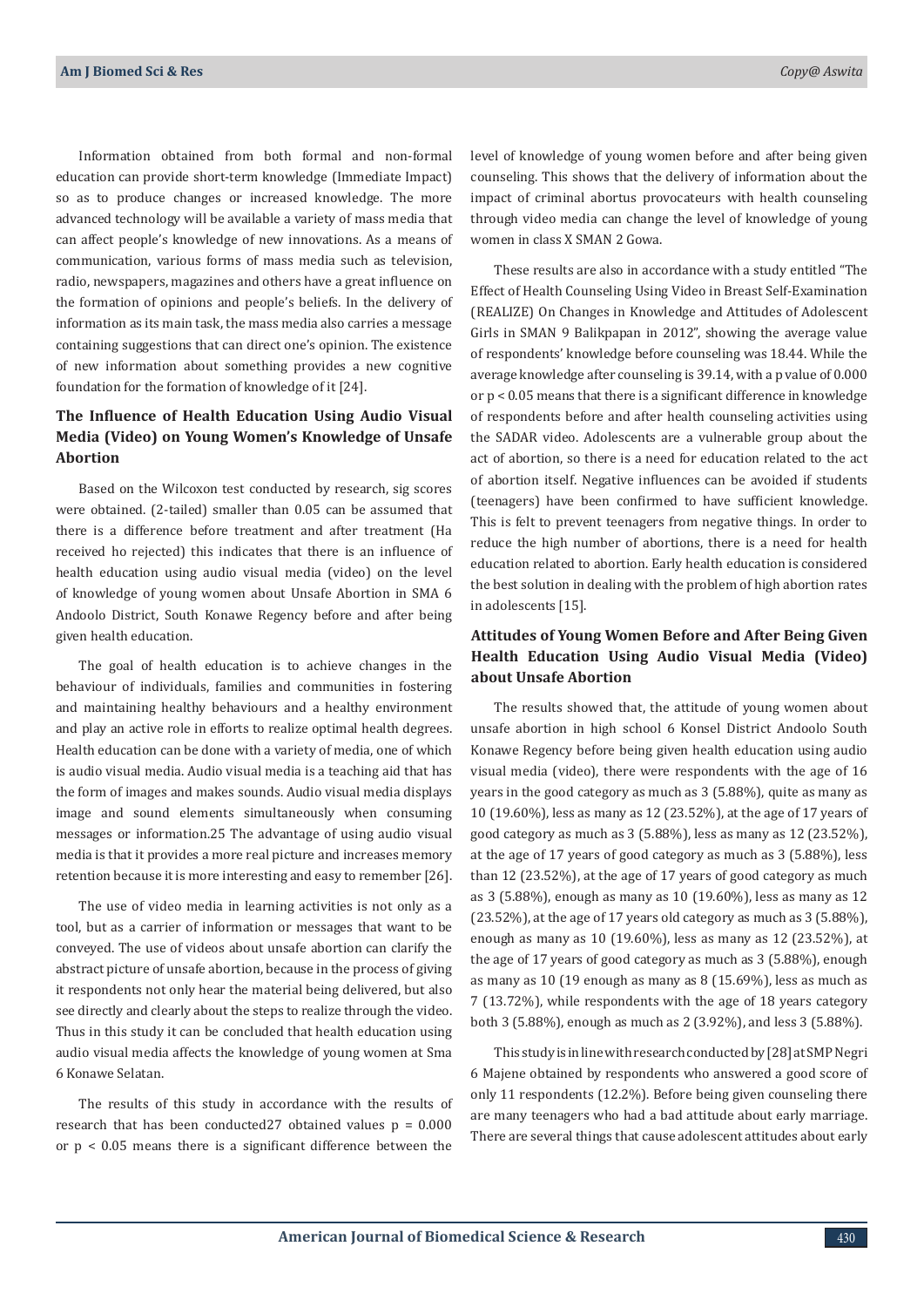marriage to be bad. Among them, there is no information about education or health counseling from health workers, schools or from families and adolescents themselves.

After being given health education using audio visual media (video) about unsafe abortion there was a significant increase, based on table 4.3, namely there were respondents with the age of 16 years in the good category as many as 18 (35.29%), quite as many as 7 (13.72%), at the age of 17 years of good category as many as 11 (21.57%), quite as many as 7 (13.72%), while respondents with the age of 18 years of good category 6 (11.76%), enough as many as 2 (3.92%) and respondents who have less attitudes do not exist.

The results of this study are in line with research conducted by [29] at PGRI Srengat High School in Blitar Regency which showed an increase in the value of respondents' attitudes after being given health education about abortion. From the results of data processing, there was an increase in respondents' attitudes from very good criteria which in the pre-test was 16% to 46% at the time of posttest. The results of the Wilcoxon Signed Rank Test statistical test have a meaning value of  $\alpha$  = 0.001 which means that there is an influence of health education on the attitude of 1st and 2nd grade students about abortion.

Attitude is a process of assessment carried out by an individual towards an object. Objects addressed by 10 individuals can be objects, humans or information. The process of assessing an object can be both positive and negative assessments [30].

The older a person gets, the more experience and knowledge will increase. So that curiosity about something increases. Human attitudes are not formed since man was born. Human attitudes are formed through social processes that occur during their lives, where individuals gain information and experience. This process can take place in the family, school and community environment. When social processes occur, there is a mutual relationship between the individual and his surroundings. The existence of these interactions and relationships then forms a pattern of individual attitudes with their surroundings [31].

## **Influence of Health Education Using Audio Visual Media (Video) On Young Women's Attitudes About Unsafe Abortion**

Based on the results of the study, sig value was obtained. (2-tailed) smaller than 0.05 it can be assumed that there is a difference before treatment and after treatment (Ha Received Ho rejected), this indicates that there is an influence of health education using Audio Visual (Video) media on the attitude of young women about Unsafe Abortion in SMA 6 Andoolo District, South Konawe

Regency. Before and after being health is education.

The benefits of using audio visual media (video) are in accordance with the concept of learning according to the pyramid of experience, that people learn more than 50% of what has been seen and heard. 32 Argues that learning using double senses (audio and visual) i.e. the senses of hearing and vision will provide an advantage because students will learn more than if the subject matter is presented stimulation of view only or hearing only [33].

Some of the advantages of audiovisual media in the learning process are conveying learning to be more standard, learning becomes more interesting, learning becomes more interactive with the application of learning theory and psychological principles accepted in student participation, feedback and reinforcement, the length of learning time can be shortened, the quality of learning outcomes can be improved, learning can be given when and where desired, students' positive attitude towards what is desired. They learn and the learning process can be improved, and the role of teachers can change in a more positive direction. Thus in this study it can be concluded that health education using audio visual media affects the attitudes of young women at Sma 6 Konawe Selatan [33].

This study is in line with research conducted by22,000 results, statistical tests obtained there is an influence before (pre-test) and after (posttest) the provision of health education by using audiovisual media to adolescent attitudes in the experimental group with p value (0.000) < alpha (0.05). Test results in the control group obtained no influence before (pre-test) and after (posttest) without providing health education using audio media visaul to the knowledge of adolescents with a p value of 0.062 > alpha (0.05).

This result is also in accordance with [34] studies, obtained the results of knowledge score analysis before and after the intervention showed a meaningful influence obtained p-value 0.000 (p<0.05) so it can be concluded that there is a significant influence of health education using audio visual media with the attitude of young women about personal hygiene during menstruation.

Learning media has a role as an educator tool in the process of conveying a material, science and knowledge to students. Media selection must also be adjusted to what material to deliver, what goals to achieve, characteristics of learners, characteristics of the selected media, Creation and viewing time, cost, and class atmosphere. This aims to achieve learning goals [16].

#### **Acknowledgment**

Thank you to the director of the health polytechnic of the Indonesian ministry of health and the deputy director and head of the department who gave policies related to our research. Not to forget also thank the respondents in the southern konawe.